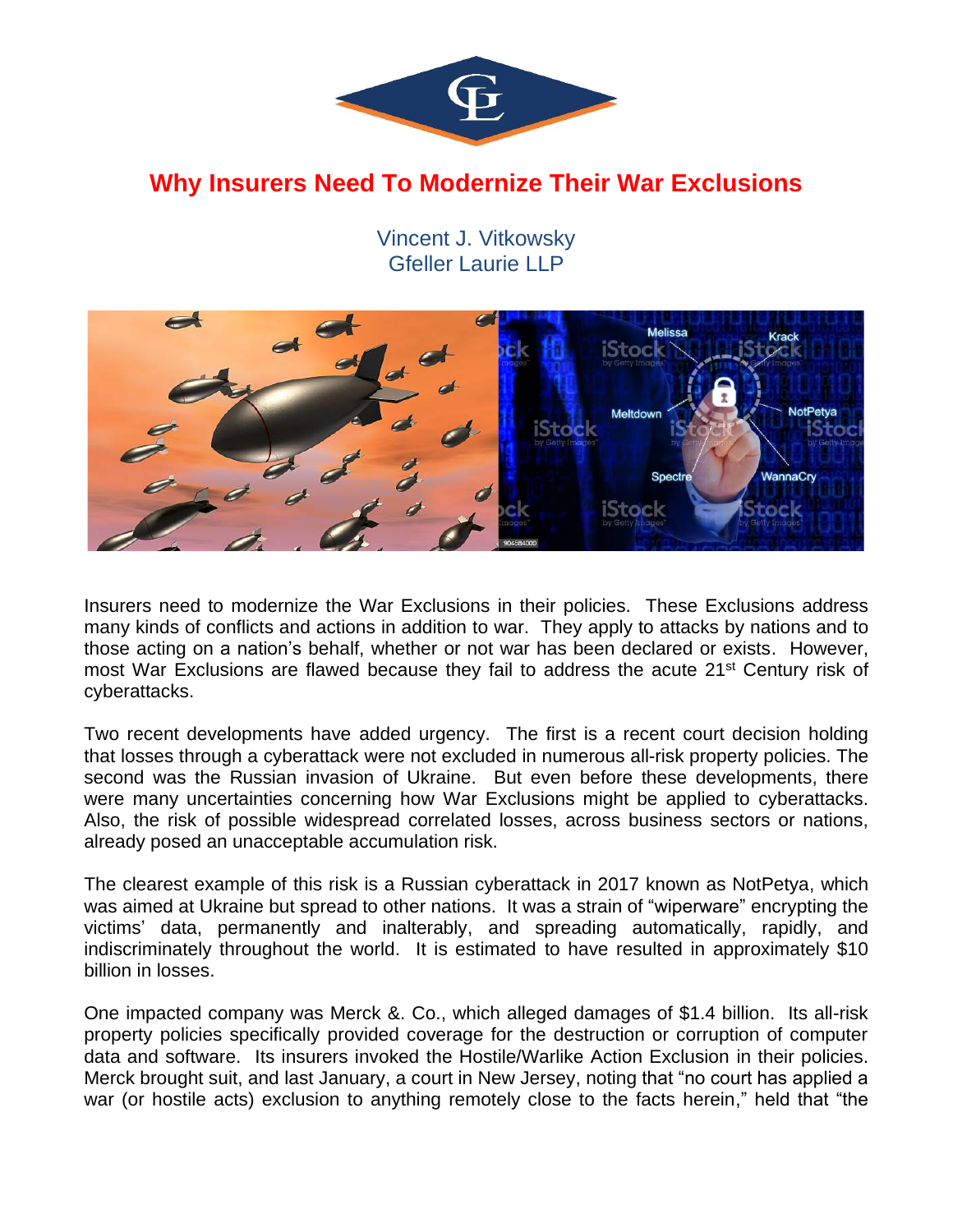exclusion only applied to traditional forms of warfare." *Merck & Co., Inc. v. ACE Am. Ins. Co., et al.,* No. UNN-L-2682-18 (N.J. Super. Ct. Law Div. Jan. 13, 2022).

The decision has been widely addressed and criticized in other publications. For present purposes, it is sufficient to note that no prior court had ever even been presented with the question, and that contemporary military doctrine recognizes cyberspace as a domain of warfare and conflict. The decision may not withstand appeal. Even if it does, other courts need not follow it.

*Merck* is the only decision construing a War Exclusion and a cyberattack under any type of policy. As a result, many questions remain open. For each new claim, it will be necessary to conduct a case-by-case analysis based on the specific facts and policy language.

This presents a problem, because the language of most current War Exclusions is entirely inadequate, addressing virtually none of the important issues in a cyberattack.

For example, the relevant language of the Hostile/Warlike Action Exclusion provides that there is no coverage for "Loss or damage caused by hostile or warlike action in time of peace or war … by any government or sovereign power … or by an agent of such government …."

Variations of another common form have been used in other policies, including standalone cyber insurance policies. These exclude "war, invasion, acts of foreign enemies, nations, hostile or warlike operations (whether war is declared or not) ... civil war, rebellion, revolution, insurrection …," and related risks.

Most fundamentally, most current War Exclusions do not indicate whether a cyberattack could even fall within their scope.

Next, they do not indicate how they are triggered. What does "Hostile" or "Warlike" mean? What constitutes a military operation?

Initially, people trying to analyze the trigger focused on whether an attack had a "kinetic" effect*, i.e.,* the kind of effect resulting from bullets and bombs. In the sphere of public international law, this has been the approach of the US government since 2012, when it focused on the concept of the *use of force*. That term comes from Article 2(4) of the United Nations Charter, which does not define it, but does prohibit it against the territorial integrity or political independence of any nation. Art. 51 allows an aggrieved nation to respond, in self-defense, with its own use of force.

There are problems with this focus. First, international law is inherently vague. Parties can and do disagree about how much death and destruction is necessary to constitute the use of force. So it is an unreliable trigger.

Also, nations have tried to impose the traditional framework applied to kinetic war onto cyberattacks. This leads to another problem. In cyber conflict, nations take great pains to avoid doing anything that would clearly reach the threshold of the use of force. Instead, cyberattacks tend to merely disrupt systems and operations -- granted, sometimes significantly. They may not be acts of war, but they are not within the acceptable boundaries